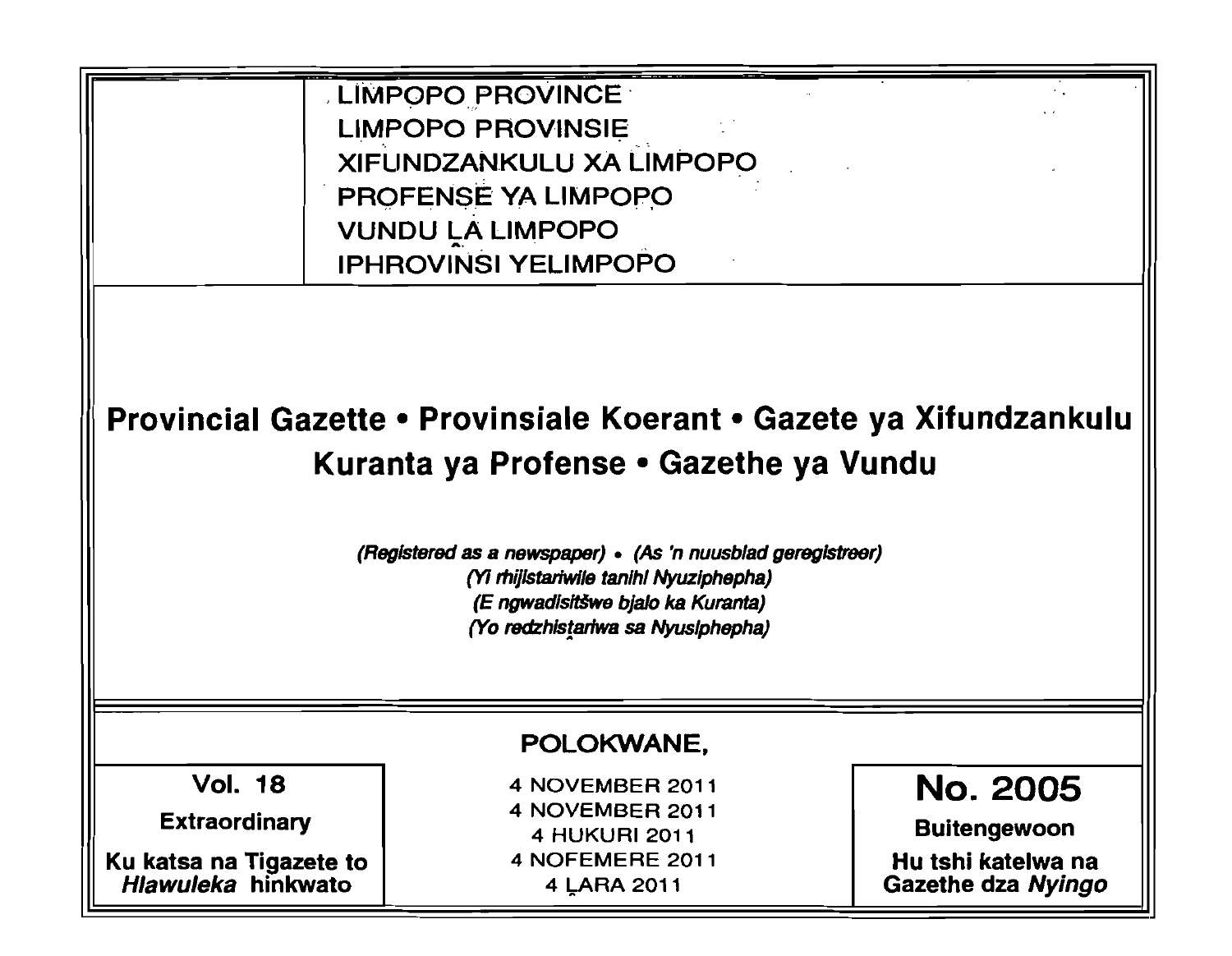#### IMPORTANT NOTICE

The Government Printing Works will not be held responsible for faxed documents not received due to errors on the fax machine or faxes received which are unclear or incomplete. Please be advised that an "OK" slip, received from a fax machine, will not be accepted as proof that documents were received by the GPW for printing. If documents are faxed to the GPW it will be the sender's responsibility to phone and confirm that the documents were received in good order.

Furthermore the Government Printing Works will also not be held responsible for cancellations and amendments which have not been done on original documents received from clients.

#### CONTENTS • INHOUD

Page Gazette<br>No. No.

No. Page Gazette

#### GENERAL NOTICE

347 Local Government: Municipal Structures Act (117/1998): By-election in Ward 11 of Greater Letaba Municipality (LIM332) ........................................................................................................................................................................ . 3 2005